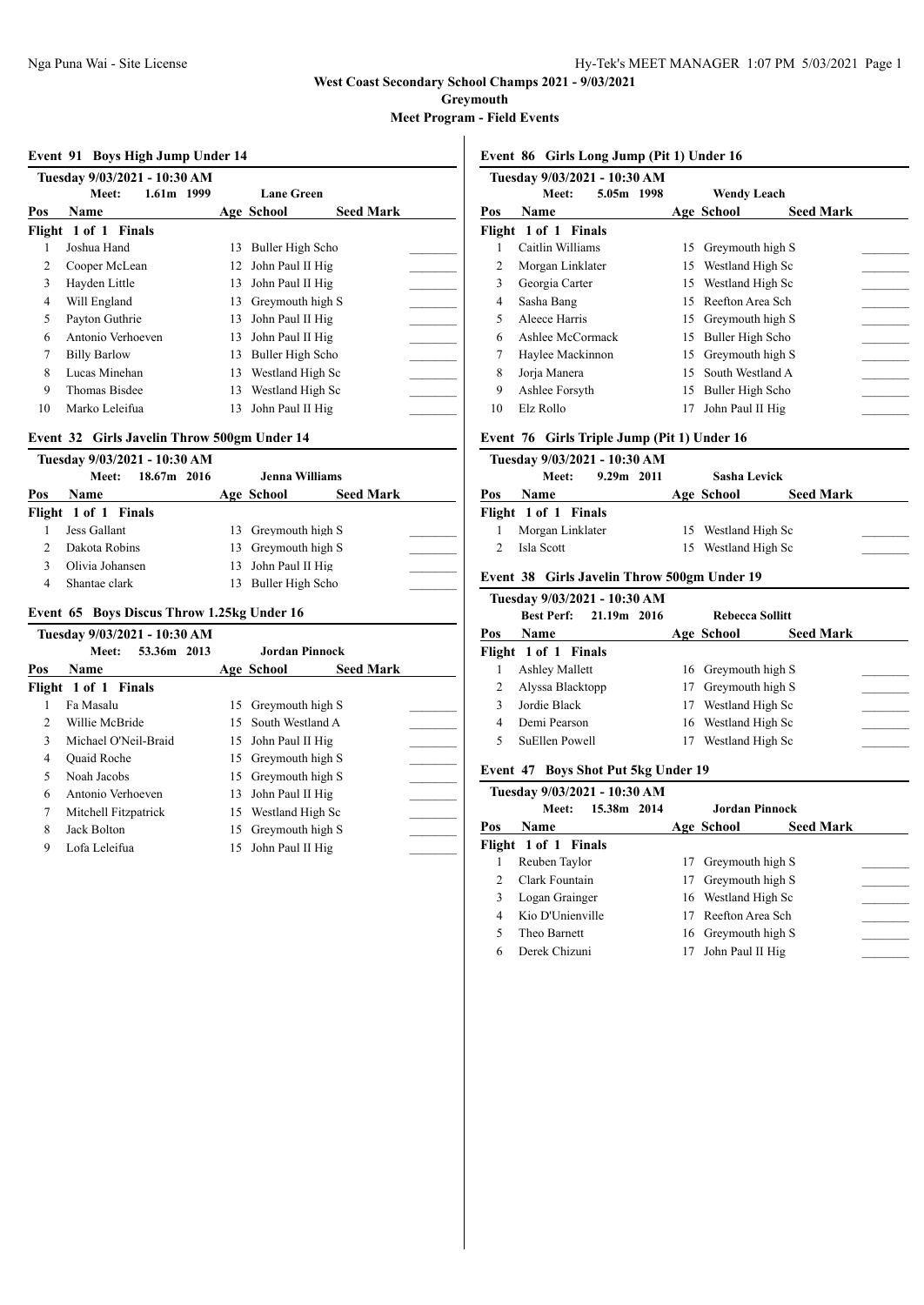**Greymouth**

**Meet Program - Field Events**

### **Event 81 Boys Long Jump (Pit 2) Under 14**

|     | Tuesday 9/03/2021 - 11:00 AM |    |                     |                  |  |
|-----|------------------------------|----|---------------------|------------------|--|
|     | 5.29m 1992<br>Meet:          |    | <b>Andrew Gage</b>  |                  |  |
| Pos | <b>Name</b>                  |    | Age School          | <b>Seed Mark</b> |  |
|     | Flight 1 of 1 Finals         |    |                     |                  |  |
|     | Hayden Little                |    | 13 John Paul II Hig |                  |  |
| 2   | Cooper McLean                |    | 12 John Paul II Hig |                  |  |
| 3   | Charlie Taylor               |    | 13 Greymouth high S |                  |  |
| 4   | Payton Guthrie               |    | 13 John Paul II Hig |                  |  |
|     | Oliver Wieblitz              | 13 | Westland High Sc    |                  |  |

## **Event 92 Girls High Jump Under 14**

|                          | Tuesday 9/03/2021 - 11:00 AM |            |    |                        |                  |  |
|--------------------------|------------------------------|------------|----|------------------------|------------------|--|
|                          | Meet:                        | 1.50m 1984 |    | J Mahuika              |                  |  |
|                          | Equal:                       | 1.50m 2012 |    | <b>Rebecca Sollitt</b> |                  |  |
| Pos                      | Name                         |            |    | Age School             | <b>Seed Mark</b> |  |
|                          | Flight 1 of 1 Finals         |            |    |                        |                  |  |
|                          | Olivia Johansen              |            | 13 | John Paul II Hig       |                  |  |
| 2                        | Sophie Gilbertson            |            | 13 | John Paul II Hig       |                  |  |
| 3                        | Jorja Kyle                   |            | 13 | Westland High Sc       |                  |  |
| 4                        | Pyper Murphy                 |            | 13 | John Paul II Hig       |                  |  |
| $\overline{\phantom{0}}$ | Ella Wilson                  |            |    | 12 South Westland A    |                  |  |
| 6                        | Estella Turnbull             |            | 12 | Westland High Sc       |                  |  |
| 7                        | Reagan Boniface              |            | 13 | Greymouth high S       |                  |  |
| 8                        | Abby' Duncan                 |            | 13 | Buller High Scho       |                  |  |
| 9                        | Dakota Robins                |            | 13 | Greymouth high S       |                  |  |
| 10                       | Jemma Russ                   |            | 13 | Grevmouth high S       |                  |  |

### **Event 33 Boys Javelin Throw 700gm Under 15**

|     |                      | Tuesday 9/03/2021 - 11:00 AM                  |                     |                  |  |
|-----|----------------------|-----------------------------------------------|---------------------|------------------|--|
|     |                      | Meet: 44.99m 1993                             | <b>Andrew Gage</b>  |                  |  |
| Pos | <b>Name</b>          |                                               | Age School          | <b>Seed Mark</b> |  |
|     | Flight 1 of 1 Finals |                                               |                     |                  |  |
|     | Franklin Barry       |                                               | 14 Greymouth high S |                  |  |
|     |                      | <b>Evant 45. Boys Shot Dut 5 Lg Under 16.</b> |                     |                  |  |

## **Event 45 Boys Shot Put 5kg Under 16**

|                | Tuesday 9/03/2021 - 11:00 AM |    |                     |                  |  |
|----------------|------------------------------|----|---------------------|------------------|--|
|                | 15.95m 2012<br>Meet:         |    | Jordan Pinnock      |                  |  |
| Pos            | <b>Name</b>                  |    | Age School          | <b>Seed Mark</b> |  |
|                | Flight 1 of 1 Finals         |    |                     |                  |  |
|                | Jack Bolton                  |    | 15 Greymouth high S |                  |  |
| $\mathfrak{D}$ | Lofa Leleifua                |    | 15 John Paul II Hig |                  |  |
| 3              | Sam Shaw                     |    | 15 Greymouth high S |                  |  |
| 4              | Willie McBride               |    | 15 South Westland A |                  |  |
| 5              | Thomas Griffin               |    | 15 Greymouth high S |                  |  |
| 6              | Quaid Roche                  |    | 15 Greymouth high S |                  |  |
|                | Mitchell Fitzpatrick         |    | 15 Westland High Sc |                  |  |
| 8              | Jesse Jones                  | 15 | Westland High Sc    |                  |  |
|                |                              |    |                     |                  |  |

### **Event 66 Girls Discus Throw 1kg Under 16**

|     | Tuesday 9/03/2021 - 11:00 AM |    |                        |                  |  |
|-----|------------------------------|----|------------------------|------------------|--|
|     | 30.90m 1996<br>Meet:         |    | <b>Anthea Stringer</b> |                  |  |
| Pos | Name                         |    | Age School             | <b>Seed Mark</b> |  |
|     | Flight 1 of 1 Finals         |    |                        |                  |  |
|     | Shialla Steel                | 15 | Greymouth high S       |                  |  |
| 2   | Georgia Carter               |    | 15 Westland High Sc    |                  |  |
|     | Caitlin Williams             |    | 15 Greymouth high S    |                  |  |
| 4   | Ashlee McCormack             |    | 15 Buller High Scho    |                  |  |
|     | <b>Charlotte Provis</b>      |    | 15 Westland High Sc    |                  |  |
| 6   | Pepa-Jay Boddy               | 15 | Greymouth high S       |                  |  |

## **Event 98 Girls High Jump Under 19**

|              | Tuesday 9/03/2021 - 11:00 AM |    |                     |                        |  |
|--------------|------------------------------|----|---------------------|------------------------|--|
|              | $1.70m$ 2005<br>Meet:        |    |                     | <b>Kristina Lochel</b> |  |
| Pos          | Name                         |    | Age School          | <b>Seed Mark</b>       |  |
|              | Flight 1 of 1 Finals         |    |                     |                        |  |
|              | Samara Uriuo                 | 17 | Greymouth high S    |                        |  |
| 2            | Alyssa Blacktopp             | 17 | Greymouth high S    |                        |  |
| $\mathbf{3}$ | Ella Candlish                | 17 | Westland High Sc    |                        |  |
| 4            | Jordie Black                 | 17 | Westland High Sc    |                        |  |
| 5            | Ella Rae-Wood                | 17 | Greymouth high S    |                        |  |
| 6            | Demi Pearson                 |    | 16 Westland High Sc |                        |  |
| 7            | Phoenix Smith                |    | 16 John Paul II Hig |                        |  |
| 8            | Sophia Keown                 |    | Greymouth high S    |                        |  |

### **Event 61 Boys Discus Throw 1kg Under 14**

|               | Tuesday 9/03/2021 - 11:30 AM  |     |                                |  |
|---------------|-------------------------------|-----|--------------------------------|--|
|               | $50.04m$ 2011<br><b>Meet:</b> |     | Jordan Pinnock                 |  |
| Pos           | <b>Name</b>                   |     | <b>Seed Mark</b><br>Age School |  |
|               | Flight 1 of 1 Finals          |     |                                |  |
|               | Rhys Anderson                 |     | 12 Greymouth high S            |  |
| $\mathcal{L}$ | Martin Meineke                |     | 13 Westland High Sc            |  |
| 3             | Lucas Minehan                 |     | 13 Westland High Sc            |  |
| 4             | Payton Guthrie                |     | 13 John Paul II Hig            |  |
| 5             | James Van der Geest           |     | 12 Greymouth high S            |  |
| 6             | <b>Billy Barlow</b>           | 13. | Buller High Scho               |  |
| 7             | Oliver Wieblitz               | 13. | Westland High Sc               |  |
| 8             | Marko Leleifua                | 13  | John Paul II Hig               |  |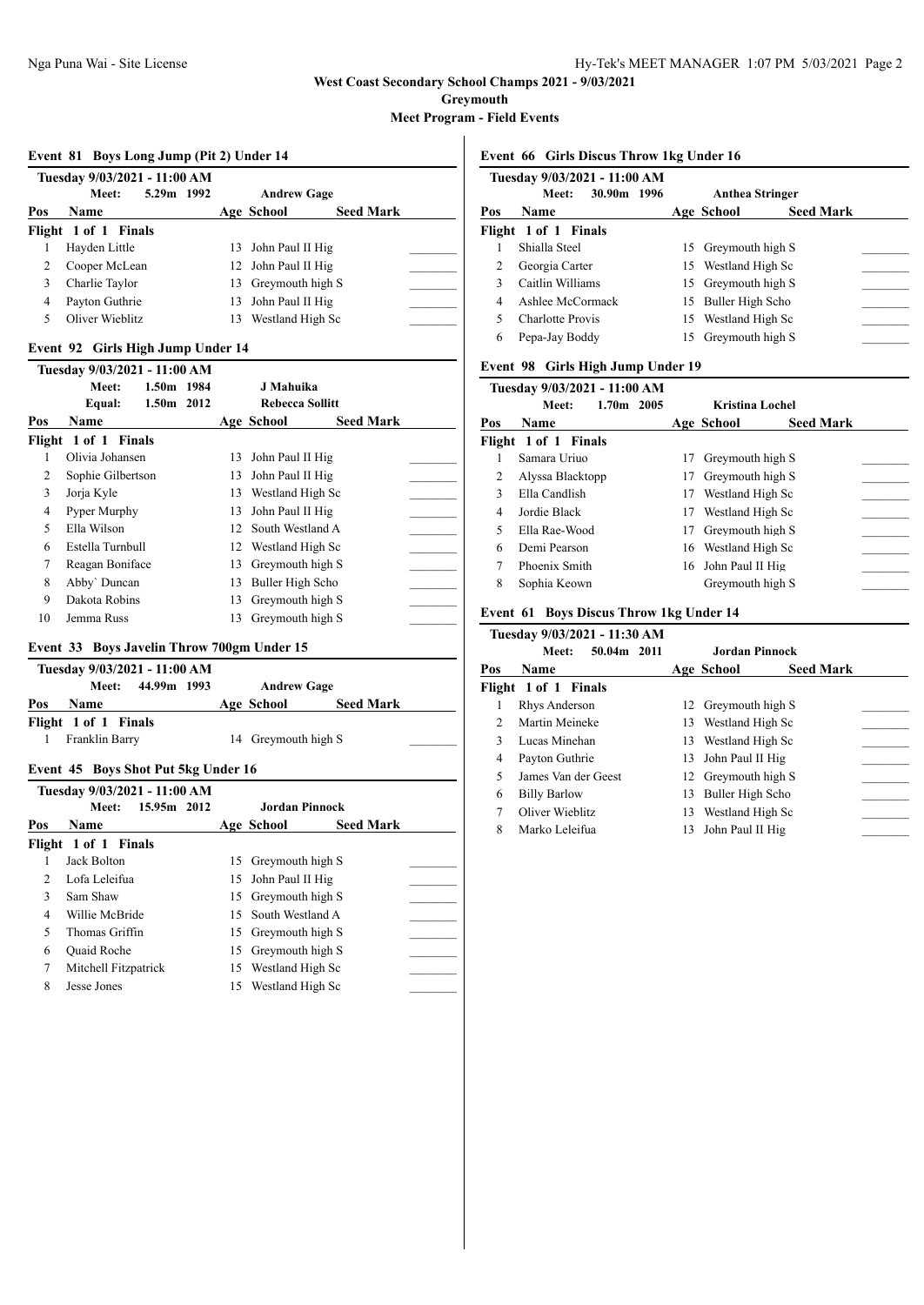**Greymouth**

**Meet Program - Field Events**

### **Event 82 Girls Long Jump (Pit 2) Under 14**

|     | Tuesday 9/03/2021 - 11:30 AM |                 |                                |  |
|-----|------------------------------|-----------------|--------------------------------|--|
|     | 4.71m 1990<br>Meet:          |                 | Lisa Kersten                   |  |
| Pos | Name                         |                 | <b>Seed Mark</b><br>Age School |  |
|     | Flight 1 of 1 Finals         |                 |                                |  |
|     | Siobhan Thornley             |                 | 12 Westland High Sc            |  |
| 2   | Pyper Murphy                 | 13              | John Paul II Hig               |  |
| 3   | Summer Fahey                 |                 | 12 Greymouth high S            |  |
| 4   | Isabelle Maiava              | 13              | Greymouth high S               |  |
| 5   | Jahan Mathieson              | 12 <sub>1</sub> | South Westland A               |  |
| 6   | Abby' Duncan                 | 13              | Buller High Scho               |  |
| 7   | Ella Wilson                  | 12 <sup>1</sup> | South Westland A               |  |
| 8   | Olivia Johansen              | 13              | John Paul II Hig               |  |
| 9   | Sophie Gilbertson            | 13              | John Paul II Hig               |  |
| 10  | Jess Gallant                 | 13              | Greymouth high S               |  |

## **Event 34 Girls Javelin Throw 500gm Under 15**

|     | Tuesday 9/03/2021 - 11:30 AM |                     |                  |  |
|-----|------------------------------|---------------------|------------------|--|
|     | 19.33m 2014<br>Meet:         | <b>Seini Nusi</b>   |                  |  |
| Pos | <b>Name</b>                  | Age School          | <b>Seed Mark</b> |  |
|     | Flight 1 of 1 Finals         |                     |                  |  |
|     | Keana Anderson               | 14 Buller High Scho |                  |  |
|     | Lily O'Toole                 | 14 Buller High Scho |                  |  |
| 3   | Mia Prendergast              | 14 Greymouth high S |                  |  |
| 4   | Rikki Wyness                 | 14 Westland High Sc |                  |  |
|     | Grace Rhodes                 | 14 Greymouth high S |                  |  |

### **Event 48 Girls Shot Put 3kg Under 19**

|     | Tuesday 9/03/2021 - 11:30 AM     |    |                      |                  |  |
|-----|----------------------------------|----|----------------------|------------------|--|
|     | <b>Best Perf:</b><br>10.14m 2017 |    | <b>Nicole Stuart</b> |                  |  |
| Pos | <b>Name</b>                      |    | Age School           | <b>Seed Mark</b> |  |
|     | Flight 1 of 1 Finals             |    |                      |                  |  |
|     | Kaedance Mehrtens                | 16 | Greymouth high S     |                  |  |
| 2   | Sophia Keown                     |    | Greymouth high S     |                  |  |
| 3   | Abbey Uren                       | 16 | Westland High Sc     |                  |  |
| 4   | Hazel Clementson                 | 17 | Buller High Scho     |                  |  |
| 5   | Samara Uriuo                     | 17 | Greymouth high S     |                  |  |
| 6   | Jordie Black                     | 17 | Westland High Sc     |                  |  |
| 7   | Alyssa Blacktopp                 | 17 | Greymouth high S     |                  |  |
| 8   | SuEllen Powell                   | 17 | Westland High Sc     |                  |  |
| 9   | Keeley Ridley                    | 17 | Buller High Scho     |                  |  |
| 10  | Neve Davidson                    | 17 | John Paul II Hig     |                  |  |
| 11  | Mikayla Stevenson                | 16 | John Paul II Hig     |                  |  |

#### **Event 97 Boys High Jump Under 19**

|                             | Tuesday 9/03/2021 - 11:30 AM |    |                     |                  |  |
|-----------------------------|------------------------------|----|---------------------|------------------|--|
|                             | 1.88m 1987<br>Meet:          |    | <b>Gary Boot</b>    |                  |  |
| Pos                         | Name                         |    | Age School          | <b>Seed Mark</b> |  |
|                             | Flight 1 of 1 Finals         |    |                     |                  |  |
|                             | Nate Croy                    |    | 16 Westland High Sc |                  |  |
| $\mathcal{D}_{\mathcal{L}}$ | Alex Morris                  |    | 16 Westland High Sc |                  |  |
| 3                           | Theo Barnett                 |    | 16 Grevmouth high S |                  |  |
| 4                           | Logan Grainger               |    | 16 Westland High Sc |                  |  |
| 5                           | Clark Fountain               | 17 | Greymouth high S    |                  |  |
| 6                           | Reuben Taylor                | 17 | Greymouth high S    |                  |  |

## **Event 41 Boys Shot Put 4kg Under 14**

|     | Tuesday 9/03/2021 - 12:00 PM |    |                     |                  |  |
|-----|------------------------------|----|---------------------|------------------|--|
|     | 15.55m 1982<br>Meet:         |    | A Tainui            |                  |  |
| Pos | Name                         |    | Age School          | <b>Seed Mark</b> |  |
|     | Flight 1 of 1 Finals         |    |                     |                  |  |
|     | Oliver Wieblitz              | 13 | Westland High Sc    |                  |  |
| 2   | Thomas Bisdee                |    | 13 Westland High Sc |                  |  |
| 3   | Marko Leleifua               |    | 13 John Paul II Hig |                  |  |
| 4   | James Van der Geest          |    | 12 Greymouth high S |                  |  |
|     | Antonio Verhoeven            |    | 13 John Paul II Hig |                  |  |
| 6   | Sapati Taufu                 | 13 | Greymouth high S    |                  |  |

## **Event 62 Girls Discus Throw 1kg Under 14**

|     | Tuesday 9/03/2021 - 12:00 PM |    |                      |                  |
|-----|------------------------------|----|----------------------|------------------|
|     | 25.36m 2014<br>Meet:         |    | <b>Nicole Stuart</b> |                  |
| Pos | Name                         |    | Age School           | <b>Seed Mark</b> |
|     | Flight 1 of 1 Finals         |    |                      |                  |
|     | Olivia Johansen              | 13 | John Paul II Hig     |                  |
| 2   | Anna Nyland                  | 13 | South Westland A     |                  |
| 3   | Sophie Gilbertson            | 13 | John Paul II Hig     |                  |
| 4   | Shantae clark                | 13 | Buller High Scho     |                  |
| 5   | Isabelle Maiava              | 13 | Greymouth high S     |                  |
| 6   | Dakota Robins                | 13 | Greymouth high S     |                  |
| 7   | Issy Inglis                  | 13 | Westland High Sc     |                  |
| 8   | Phoebe Marris                | 13 | Greymouth high S     |                  |
| 9   | Jorja Kyle                   | 13 | Westland High Sc     |                  |
| 10  | Siobhan Thornley             |    | 12 Westland High Sc  |                  |

### **Event 63 Boys Discus Throw 1.25kg Under 15**

|     | Tuesday 9/03/2021 - 12:00 PM |    |                     |                  |  |
|-----|------------------------------|----|---------------------|------------------|--|
|     | 38.87m 2001<br>Meet:         |    | <b>M</b> Wilson     |                  |  |
| Pos | Name                         |    | Age School          | <b>Seed Mark</b> |  |
|     | Flight 1 of 1 Finals         |    |                     |                  |  |
|     | <b>Brian Collins</b>         |    | 14 John Paul II Hig |                  |  |
| 2   | George O'Brian               |    | 14 South Westland A |                  |  |
| 3   | Matthew Molloy               |    | 14 John Paul II Hig |                  |  |
| 4   | Hamish Miller                |    | 14 Westland High Sc |                  |  |
| 5   | Jacob Kelly                  |    | 14 Westland High Sc |                  |  |
| 6   | Franklin Barry               |    | 14 Greymouth high S |                  |  |
|     | Harry Shaw                   |    | 14 Grevmouth high S |                  |  |
| 8   | Nathan Brooker               | 14 | Westland High Sc    |                  |  |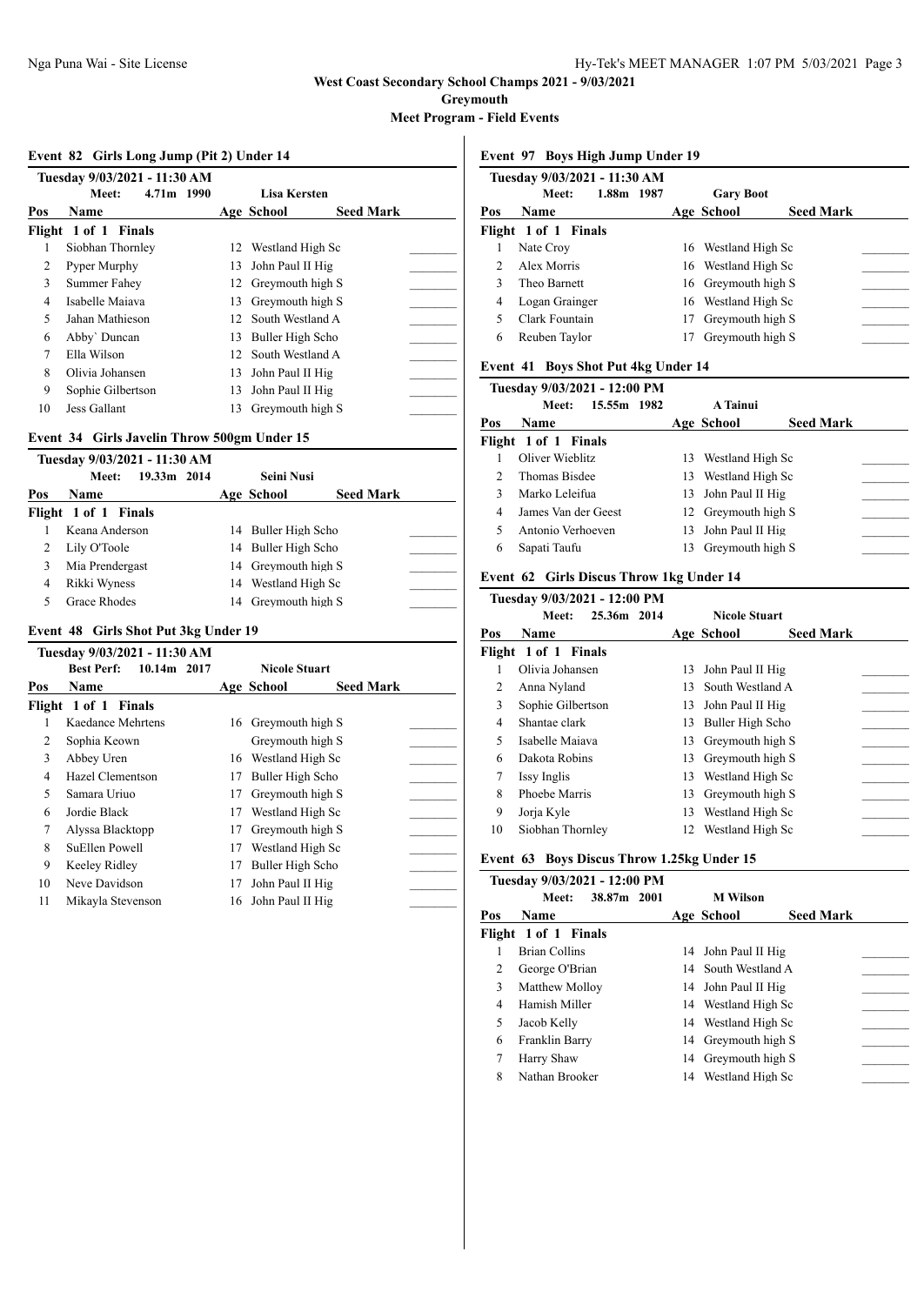**Greymouth**

**Meet Program - Field Events**

### **Event 94 Girls High Jump Under 15**

| Tuesday 9/03/2021 - 12:00 PM |                       |  |                     |                  |  |  |  |
|------------------------------|-----------------------|--|---------------------|------------------|--|--|--|
|                              | $1.60m$ 2013<br>Meet: |  |                     | Rebecca Sollitt  |  |  |  |
| Pos                          | <b>Name</b>           |  | Age School          | <b>Seed Mark</b> |  |  |  |
|                              | Flight 1 of 1 Finals  |  |                     |                  |  |  |  |
|                              | Tiana Baker           |  | 14 Greymouth high S |                  |  |  |  |
|                              | Tina Tainui           |  | 14 John Paul II Hig |                  |  |  |  |
|                              | Hannah Kelsall        |  | 14 Greymouth high S |                  |  |  |  |

## **Event 35 Boys Javelin Throw 700gm Under 16**

**Tuesday 9/03/2021 - 12:00 PM**

|     | <b>TUCSUAY</b> 7/03/2021 - 12.00 T M |                     |                  |  |
|-----|--------------------------------------|---------------------|------------------|--|
|     | 49.05m 1998<br>Meet:                 | <b>D</b> Coleman    |                  |  |
| Pos | <b>Name</b>                          | Age School          | <b>Seed Mark</b> |  |
|     | Flight 1 of 1 Finals                 |                     |                  |  |
|     | Jack Bolton                          | 15 Greymouth high S |                  |  |
|     | Mitchell Fitzpatrick                 | 15 Westland High Sc |                  |  |
|     | Noah Jacobs                          | 15 Greymouth high S |                  |  |

### **Event 88 Girls Long Jump (Pit 1) Under 19**

|               | Tuesday 9/03/2021 - 12:00 PM |    |                     |                  |
|---------------|------------------------------|----|---------------------|------------------|
|               | 5.03m 1993<br>Meet:          |    | Lisa Kersten        |                  |
| Pos           | Name                         |    | Age School          | <b>Seed Mark</b> |
|               | Flight 1 of 1 Finals         |    |                     |                  |
|               | Hazel Clementson             | 17 | Buller High Scho    |                  |
| $\mathcal{L}$ | Samara Uriuo                 | 17 | Greymouth high S    |                  |
| 3             | Sophia Keown                 |    | Greymouth high S    |                  |
| 4             | Ella Rae-Wood                | 17 | Greymouth high S    |                  |
| 5             | Zoe Double                   |    | 16 Greymouth high S |                  |
| 6             | Jordie Black                 | 17 | Westland High Sc    |                  |
|               | Neve Davidson                | 17 | John Paul II Hig    |                  |
| 8             | Phoenix Smith                |    | 16 John Paul II Hig |                  |

### **Event 87 Boys Long Jump (Pit 2) Under 19**

|               | Tuesday 9/03/2021 - 12:00 PM |    |                                |  |
|---------------|------------------------------|----|--------------------------------|--|
|               | 6.53m 1972<br>Meet:          |    | <b>Richard Lockington</b>      |  |
| Pos           | <b>Name</b>                  |    | <b>Seed Mark</b><br>Age School |  |
|               | Flight 1 of 1 Finals         |    |                                |  |
|               | Alex Morris                  |    | 16 Westland High Sc            |  |
| $\mathcal{D}$ | Mikaere Whitcombe            |    | 16 John Paul II Hig            |  |
| 3             | Greg Connor                  |    | 16 Westland High Sc            |  |
| 4             | Flynn Aldridge               |    | 16 Buller High Scho            |  |
| 5             | Derek Chizuni                | 17 | John Paul II Hig               |  |
| 6             | Clark Fountain               | 17 | Greymouth high S               |  |
| 7             | Luke Mokomoko                |    | 16 Buller High Scho            |  |
| 8             | Jon Palmer                   | 16 | Greymouth high S               |  |
|               |                              |    |                                |  |

## **Event 77 Boys Triple Jump (Pit 2) Under 19**

|     | Tuesday 9/03/2021 - 12:00 PM |                   |  |  |                     |  |                  |  |  |
|-----|------------------------------|-------------------|--|--|---------------------|--|------------------|--|--|
|     |                              | Meet: 12.69m 1987 |  |  | <b>Gary Boot</b>    |  |                  |  |  |
| Pos | <b>Name</b>                  |                   |  |  | Age School          |  | <b>Seed Mark</b> |  |  |
|     | Flight 1 of 1 Finals         |                   |  |  |                     |  |                  |  |  |
|     | Alex Morris                  |                   |  |  | 16 Westland High Sc |  |                  |  |  |

### **Event 42 Girls Shot Put 3kg Under 14**

|                | Tuesday 9/03/2021 - 12:30 PM |              |     |                         |                  |  |
|----------------|------------------------------|--------------|-----|-------------------------|------------------|--|
|                | Meet:                        | $9.51m$ 2014 |     | <b>Daniella Sollitt</b> |                  |  |
| Pos            | Name                         |              |     | Age School              | <b>Seed Mark</b> |  |
|                | Flight 1 of 1 Finals         |              |     |                         |                  |  |
|                | Olivia Johansen              |              | 13  | John Paul II Hig        |                  |  |
| $\mathfrak{D}$ | Isabelle Maiava              |              | 13  | Greymouth high S        |                  |  |
| 3              | Issy Inglis                  |              | 13  | Westland High Sc        |                  |  |
| 4              | Phoebe Marris                |              | 13  | Greymouth high S        |                  |  |
| 5              | Anna Nyland                  |              | 13. | South Westland A        |                  |  |
| 6              | Dakota Robins                |              | 13  | Greymouth high S        |                  |  |
| 7              | Shantae clark                |              | 13  | Buller High Scho        |                  |  |
| 8              | Pyper Murphy                 |              | 13  | John Paul II Hig        |                  |  |

# **Event 83 Boys Long Jump (Pit 1) Under 15**

|               | Tuesday 9/03/2021 - 12:30 PM |    |                     |                  |
|---------------|------------------------------|----|---------------------|------------------|
|               | Meet:<br>5.73m 1991          |    | <b>Adam Davies</b>  |                  |
| Pos           | <b>Name</b>                  |    | Age School          | <b>Seed Mark</b> |
|               | Flight 1 of 1 Finals         |    |                     |                  |
|               | Sam Green                    |    | 14 Westland High Sc |                  |
| $\mathcal{L}$ | Connor Reid                  |    | 13 Westland High Sc |                  |
| 3             | Matthew Molloy               |    | 14 John Paul II Hig |                  |
| 4             | Nathan Brooker               |    | 14 Westland High Sc |                  |
| 5             | Lochie Gibson                |    | 14 John Paul II Hig |                  |
| 6             | Nathan Milligan              |    | 14 John Paul II Hig |                  |
| 7             | Noah Treanor                 |    | 14 South Westland A |                  |
| 8             | Tiaki Anderson               | 14 | John Paul II Hig    |                  |
| 9             | Xavier Annandale             | 14 | Greymouth high S    |                  |
| 10            | Levi Calder                  | 14 | John Paul II Hig    |                  |

## **Event 73 Boys Triple Jump (Pit 2) Under 15**

|     | Tuesday 9/03/2021 - 12:30 PM |                   |  |                     |                  |  |  |  |
|-----|------------------------------|-------------------|--|---------------------|------------------|--|--|--|
|     |                              | Meet: 12.60m 1993 |  | <b>Gareth Cook</b>  |                  |  |  |  |
| Pos | <b>Name</b>                  |                   |  | Age School          | <b>Seed Mark</b> |  |  |  |
|     | Flight 1 of 1 Finals         |                   |  |                     |                  |  |  |  |
|     | Lochie Gibson                |                   |  | 14 John Paul II Hig |                  |  |  |  |

## **Event 44 Girls Shot Put 3kg Under 15**

|                | Tuesday 9/03/2021 - 12:30 PM |    |                                |  |
|----------------|------------------------------|----|--------------------------------|--|
|                | 10.13m 2012<br>Meet:         |    | <b>Bridgette Kilpatrick</b>    |  |
| Pos            | <b>Name</b>                  |    | <b>Seed Mark</b><br>Age School |  |
|                | Flight 1 of 1 Finals         |    |                                |  |
|                | Katelynn Ford                | 14 | Greymouth high S               |  |
| $\mathfrak{D}$ | Samantha Donaldson           |    | 14 John Paul II Hig            |  |
| 3              | Rikki Wyness                 |    | 14 Westland High Sc            |  |
| 4              | Lily O'Toole                 |    | 14 Buller High Scho            |  |
| 5              | Grace Rhodes                 |    | 14 Greymouth high S            |  |
| 6              | Madeleine Dennehy-Coles      |    | 14 South Westland A            |  |
| 7              | Jade Grant                   |    | 14 Reefton Area Sch            |  |
| 8              | Alyssa Sutherlans            |    | 14 South Westland A            |  |
| 9              | Iris Reynolds                | 14 | Greymouth high S               |  |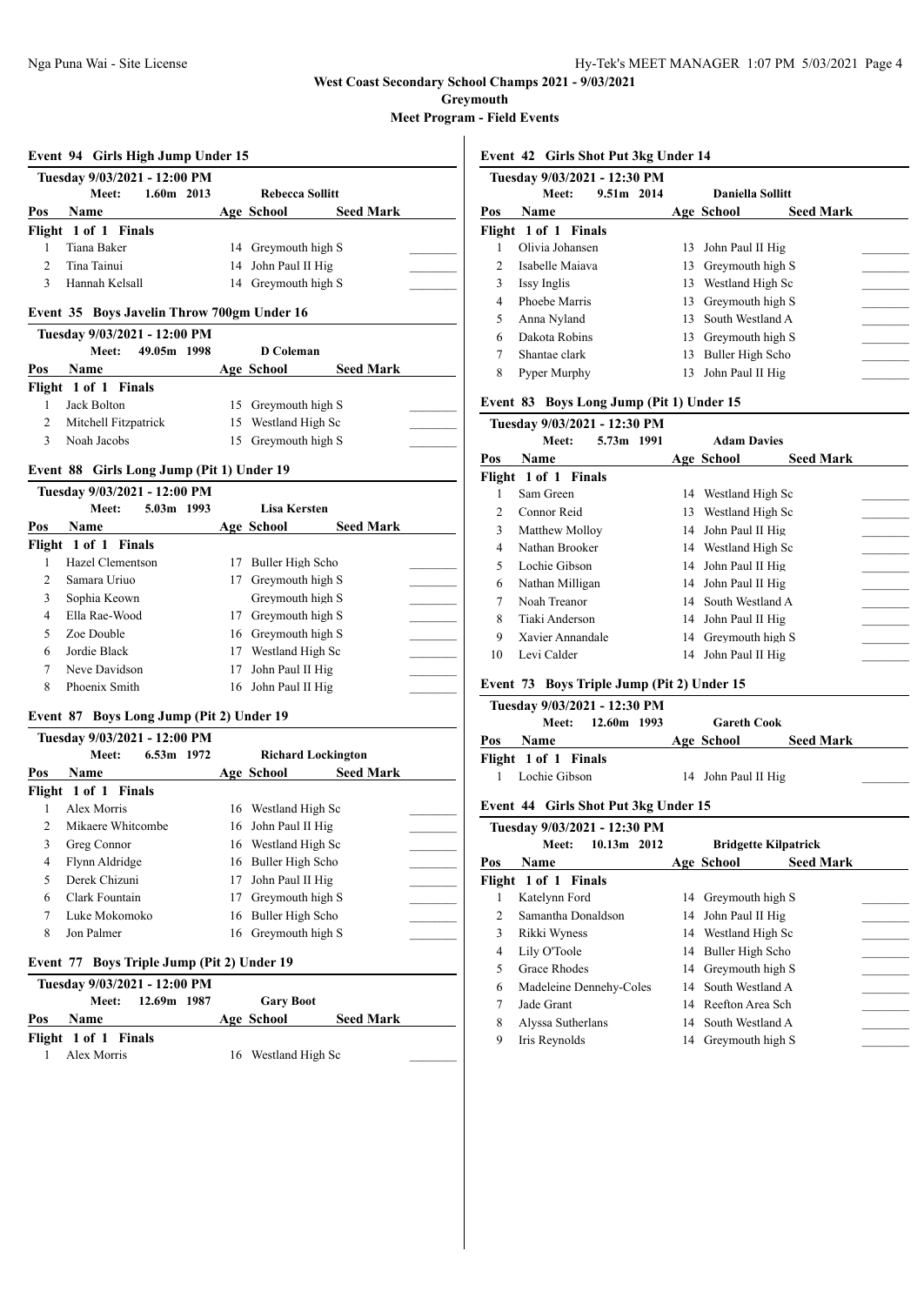**Greymouth**

**Meet Program - Field Events**

### **Event 95 Boys High Jump Under 16**

|                | Tuesday 9/03/2021 - 12:30 PM |              |    |                     |                         |  |
|----------------|------------------------------|--------------|----|---------------------|-------------------------|--|
|                | Meet:                        | $1.77m$ 1991 |    |                     | <b>Simon Williamson</b> |  |
| Pos            | <b>Name</b>                  |              |    | Age School          | <b>Seed Mark</b>        |  |
|                | Flight 1 of 1 Finals         |              |    |                     |                         |  |
|                | Kassidy Marrier              |              |    | 15 Reefton Area Sch |                         |  |
| $\mathfrak{D}$ | Jesse Jones                  |              |    | 15 Westland High Sc |                         |  |
| 3              | Jack Bolton                  |              | 15 | Greymouth high S    |                         |  |
| 4              | Xavier Brears                |              | 15 | Greymouth high S    |                         |  |
| 5              | Charles Dela Cruz            |              |    | 15 South Westland A |                         |  |
| 6              | James Crooks                 |              |    | 15 Greymouth high S |                         |  |
| 7              | Carlos Thompson              |              | 15 | Westland High Sc    |                         |  |
| 8              | Karl Yapp                    |              | 15 | Buller High Scho    |                         |  |
| 9              | Rvan Brenmuhl                |              |    | 15 John Paul II Hig |                         |  |

## **Event 36 Girls Javelin Throw 500gm Under 16**

|               | Tuesday 9/03/2021 - 12:30 PM |                      |                  |  |
|---------------|------------------------------|----------------------|------------------|--|
|               | 21.35m 2013<br>Meet:         | <b>Ashley Stuart</b> |                  |  |
| Pos           | <b>Name</b>                  | Age School           | <b>Seed Mark</b> |  |
|               | Flight 1 of 1 Finals         |                      |                  |  |
|               | Shialla Steel                | 15 Greymouth high S  |                  |  |
| $\mathcal{L}$ | Yana Latta                   | 15 Greymouth high S  |                  |  |
| 3             | Stevie Cormbie               | 15 Westland High Sc  |                  |  |
| 4             | Elz Rollo                    | 17 John Paul II Hig  |                  |  |
| 5             | Ashlee McCormack             | 15 Buller High Scho  |                  |  |
| 6             | Haylee Mackinnon             | 15 Grevmouth high S  |                  |  |

### **Event 67 Boys Discus Throw 1.5kg Under 19**

|     | Tuesday 9/03/2021 - 12:30 PM |     |                     |                        |  |
|-----|------------------------------|-----|---------------------|------------------------|--|
|     | 48.95m 1998<br>Meet:         |     |                     | <b>Matthew Leadley</b> |  |
| Pos | <b>Name</b>                  |     | Age School          | <b>Seed Mark</b>       |  |
|     | Flight 1 of 1 Finals         |     |                     |                        |  |
|     | Clark Fountain               | 17  | Greymouth high S    |                        |  |
|     | Kio D'Unienville             |     | 17 Reefton Area Sch |                        |  |
| 3   | Derek Chizuni                |     | 17 John Paul II Hig |                        |  |
| 4   | Reuben Taylor                | 17. | Greymouth high S    |                        |  |
|     | Theo Barnett                 |     | 16 Greymouth high S |                        |  |

**Event 43 Boys Shot Put 5kg Under 15**

|     | Tuesday 9/03/2021 - 1:00 PM |    |                  |                  |
|-----|-----------------------------|----|------------------|------------------|
|     | 12.79m 2003<br>Meet:        |    | M Gibson         |                  |
| Pos | Name                        |    | Age School       | <b>Seed Mark</b> |
|     | Flight 1 of 1 Finals        |    |                  |                  |
| 1   | Harvey Tacon                | 14 | Greymouth high S |                  |
| 2   | Declyn King                 | 14 | Greymouth high S |                  |
| 3   | Cole Butters                | 14 | John Paul II Hig |                  |
| 4   | Jude Paneda                 | 14 | John Paul II Hig |                  |
| 5   | Jacob Kelly                 | 14 | Westland High Sc |                  |
| 6   | Sam Green                   | 14 | Westland High Sc |                  |
| 7   | Addi Saunders               | 14 | Buller High Scho |                  |
| 8   | Matthew Molloy              | 14 | John Paul II Hig |                  |
| 9   | Clem Swinburn               | 14 | John Paul II Hig |                  |
| 10  | Riley Fleming               | 14 | Westland High Sc |                  |
| 11  | Wil Van der Geest           | 14 | Greymouth high S |                  |
| 12  | George O'Brian              | 14 | South Westland A |                  |
|     |                             |    |                  |                  |

### **Event 64 Girls Discus Throw 1kg Under 15**

|     | Tuesday 9/03/2021 - 1:00 PM |    |                                |
|-----|-----------------------------|----|--------------------------------|
|     | 29.76m 1989<br>Meet:        |    | Donella Duggan                 |
| Pos | Name                        |    | <b>Seed Mark</b><br>Age School |
|     | Flight 1 of 1 Finals        |    |                                |
| 1   | Iris Reynolds               |    | 14 Greymouth high S            |
| 2   | Alyssa Sutherlans           |    | 14 South Westland A            |
| 3   | Grace Rhodes                |    | 14 Greymouth high S            |
| 4   | Lily O'Toole                |    | 14 Buller High Scho            |
| 5   | Madeleine Dennehy-Coles     |    | 14 South Westland A            |
| 6   | Hannah Kelsall              |    | 14 Greymouth high S            |
| 7   | Samantha Donaldson          |    | 14 John Paul II Hig            |
| 8   | Jade Grant                  | 14 | Reefton Area Sch               |
|     |                             |    |                                |

## **Event 85 Boys Long Jump (Pit 2) Under 16**

|     | Tuesday 9/03/2021 - 1:00 PM |    |                                |
|-----|-----------------------------|----|--------------------------------|
|     | $6.12m$ 1996<br>Meet:       |    | <b>Josh Wynyard</b>            |
| Pos | <b>Name</b>                 |    | <b>Seed Mark</b><br>Age School |
|     | Flight 1 of 1 Finals        |    |                                |
|     | Thomas Griffin              | 15 | Greymouth high S               |
| 2   | Kane McLaughlan             | 15 | Buller High Scho               |
| 3   | Kassidy Marrier             | 15 | Reefton Area Sch               |
| 4   | Jack Bolton                 | 15 | Greymouth high S               |
| 5   | Yotam Perchig               | 15 | Greymouth high S               |
| 6   | Charles Dela Cruz           | 15 | South Westland A               |
| 7   | Harry Shaw                  | 14 | Greymouth high S               |
| 8   | Carlos Thompson             | 15 | Westland High Sc               |
| 9   | Tyler Bishop                | 15 | Westland High Sc               |
| 10  | Sam Shaw                    | 15 | Greymouth high S               |